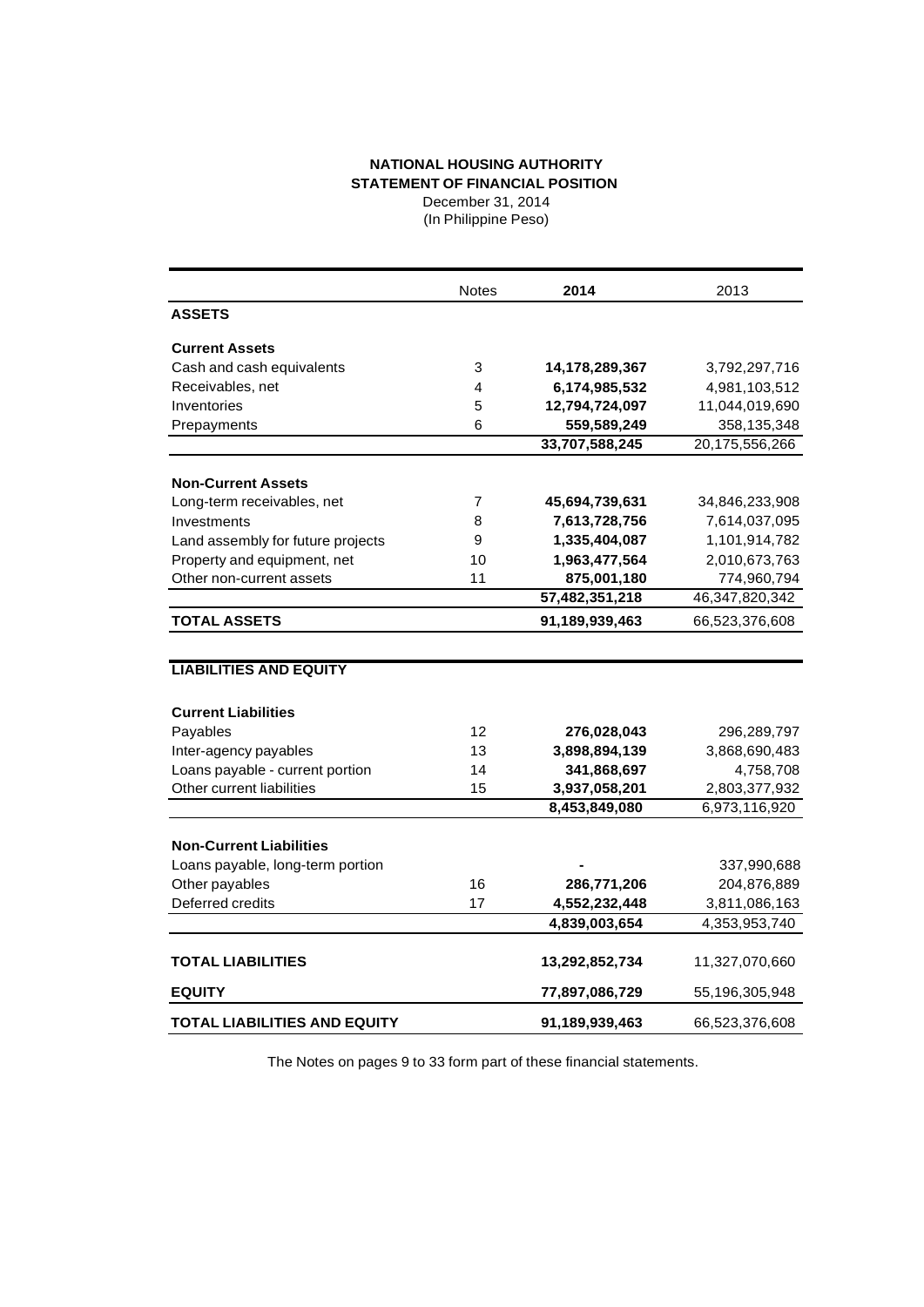## **NATIONAL HOUSING AUTHORITY STATEMENT OF COMPREHENSIVE INCOME**

For the Year Ended December 31, 2014 (In Philippine Peso)

|                                                 | Note | 2014           | 2013           |
|-------------------------------------------------|------|----------------|----------------|
| <b>INCOME</b>                                   |      |                |                |
| Subsidy income from the national government     | 21   | 25,401,757,000 | 12,051,858,000 |
| Business income                                 |      | 941,998,742    | 1,096,305,484  |
| Service income                                  |      | 397,292,040    | 415,295,254    |
| Permits and licenses                            |      | 90,994         | 264,247        |
|                                                 |      | 26,741,138,776 | 13,563,722,985 |
| Other income-interest                           |      | 28,982,703     | 17,034,418     |
| <b>Gross income</b>                             |      | 26,770,121,479 | 13,580,757,403 |
| <b>EXPENSES</b>                                 |      |                |                |
| <b>Personal Services</b>                        |      |                |                |
| Salaries and wages                              |      | 393,825,991    | 415,146,865    |
| Other compensation                              |      | 198,650,704    | 209,681,811    |
| Personnel benefits contribution                 |      | 54,351,974     | 57,745,156     |
| Other personnel benefits                        |      | 54,855,083     | 51,825,171     |
|                                                 |      | 701,683,752    | 734,399,003    |
| <b>Maintenance and Other Operating Expenses</b> |      |                |                |
| Subsidy to other funds                          |      | 1,003,396,005  | 2,173,604,066  |
| <b>Professional services</b>                    |      | 204,712,183    | 193,651,012    |
| Supplies and materials expenses                 |      | 30,059,719     | 38,687,608     |
| Utility expenses                                |      | 37,767,650     | 34,508,216     |
| Repairs and maintenance                         |      | 20,617,746     | 25,661,717     |
| Depreciation                                    |      | 19,533,581     | 19,915,931     |
| Taxes, insurance premiums & other fees          |      | 19,085,773     | 11,802,246     |
| Traveling expenses                              |      | 14,932,332     | 11,252,227     |
| <b>Bad debts</b>                                |      | 3,232,315      | 8,280,467      |
| Communication expenses                          |      | 8,345,315      | 7,552,233      |
| Representation expenses                         |      | 5,564,037      | 4,565,645      |
| Rent expense                                    |      | 6,516,917      | 4,394,461      |
| Printing and advertising expenses               |      | 3,242,797      | 3,063,286      |
| Training and scholarship expenses               |      | 1,216,380      | 2,733,831      |
| Rewards and other claims                        |      |                |                |
| Extraordinary and miscellaneous expenses        |      | 173,318        | 147,081        |
| Other maintenance and operating expenses        |      | 41,777,158     | 37,875,987     |
|                                                 |      | 1,420,173,226  | 2,577,696,014  |
| <b>Financial Expenses</b>                       |      | 234,870        | 7,542,204      |
| <b>Total Expenses</b>                           |      | 2,122,091,848  | 3,319,637,221  |
| <b>NET INCOME</b>                               |      | 24,648,029,631 | 10,261,120,182 |

The Notes on pages 9 to 33 form part of these financial statements.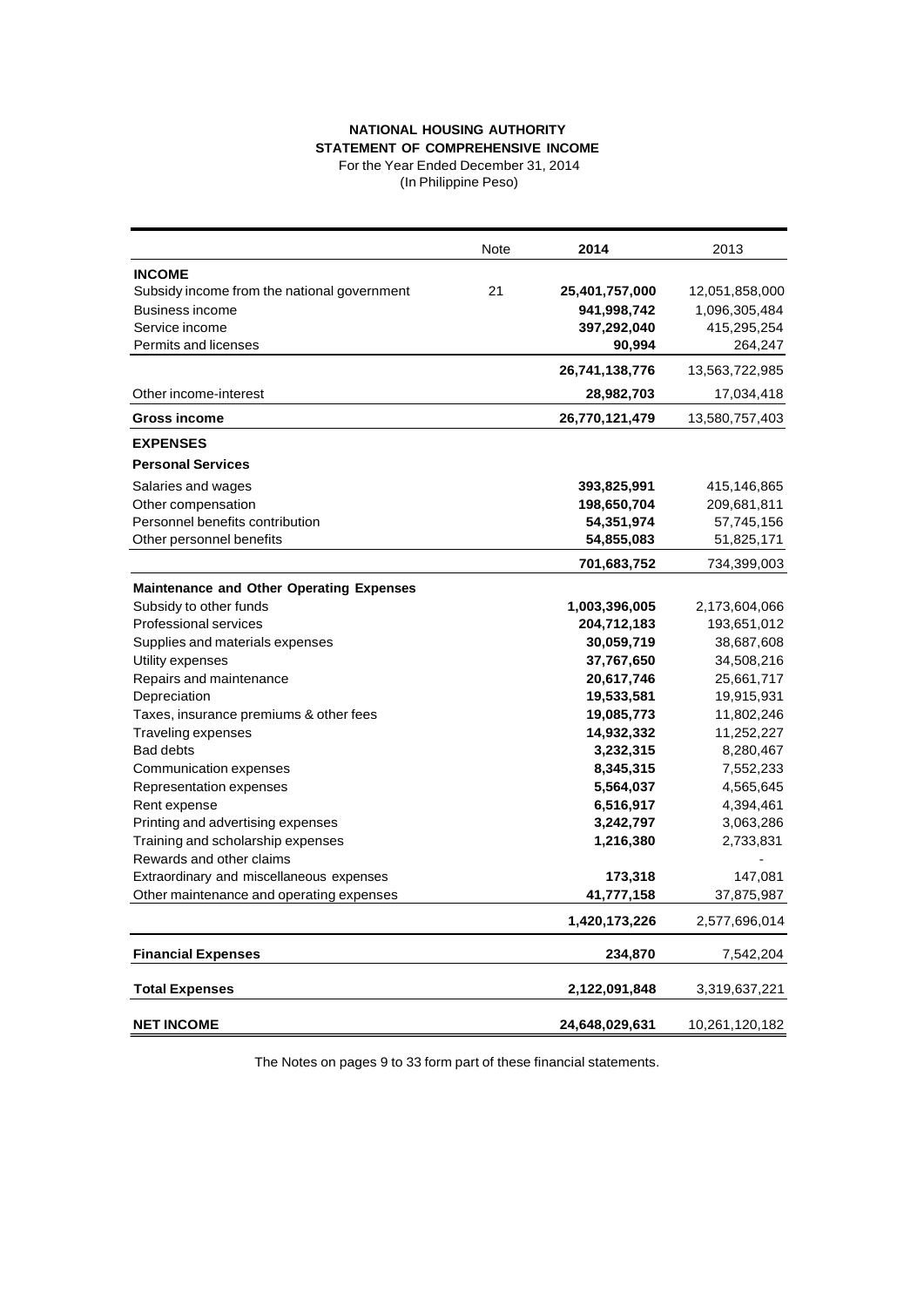## **NATIONAL HOUSING AUTHORITY STATEMENT OF CHANGES IN EQUITY**

For the Year Ended December 31, 2014 (In Philippine Peso)

|                                             |                      |                  | Donated/             |                 |                |
|---------------------------------------------|----------------------|------------------|----------------------|-----------------|----------------|
|                                             |                      | <b>Appraisal</b> | <b>Miscellaneous</b> |                 |                |
|                                             |                      |                  |                      |                 |                |
|                                             | <b>Capital Stock</b> | <b>Capital</b>   | Capital              | <b>Retained</b> |                |
|                                             | (Note 18)            | (Note 20)        | (Note 19)            | <b>Earnings</b> | Total          |
| Balance, January 1, 2013                    | 2,893,406,770        | 6,127,219,012    | 3,611,123,487        | 30,446,380,790  | 43,078,130,059 |
| Turned-over properties                      |                      |                  | 187,831,186          |                 | 187,831,186    |
| <b>Smokey Mountain Reclamation Project</b>  |                      | 50,297,280       |                      |                 | 50,297,280     |
| Net income for the year                     |                      |                  |                      | 10,261,120,182  | 10,261,120,182 |
| Revaluation surplus of sold asset           |                      |                  |                      | 1,543,659,912   | 1,543,659,912  |
| Correction of prior years' errors (Note 22) |                      |                  |                      | 270,840,686     | 270,840,686    |
| Dividends for the year                      |                      |                  |                      | -195,573,357    | -195,573,357   |
| Balance, December 31, 2013                  | 2,893,406,770        | 6,177,516,292    | 3,798,954,673        | 42,326,428,213  | 55,196,305,948 |
| Turned-over properties                      |                      |                  | 18,510,000           |                 | 18,510,000     |
| <b>Smokey Mountain Reclamation Project</b>  |                      | -50,297,280      |                      |                 | $-50,297,280$  |
| Net income for the year                     |                      |                  |                      | 24,648,029,631  | 24,648,029,631 |
| Revaluation surplus of sold asset           |                      |                  |                      | 50,305,594      | 50,305,594     |
| Correction of prior years' errors (Note 22) |                      |                  |                      | -1,839,316,688  | -1,839,316,688 |
| Dividends for the year                      |                      |                  |                      | -126,450,476    | -126,450,476   |
| Balance, December 31, 2014                  | 2,893,406,770        | 6,127,219,012    | 3,817,464,673        | 65,058,996,274  | 77,897,086,729 |

The Notes on pages 9 to 33 form part of these financial statements.